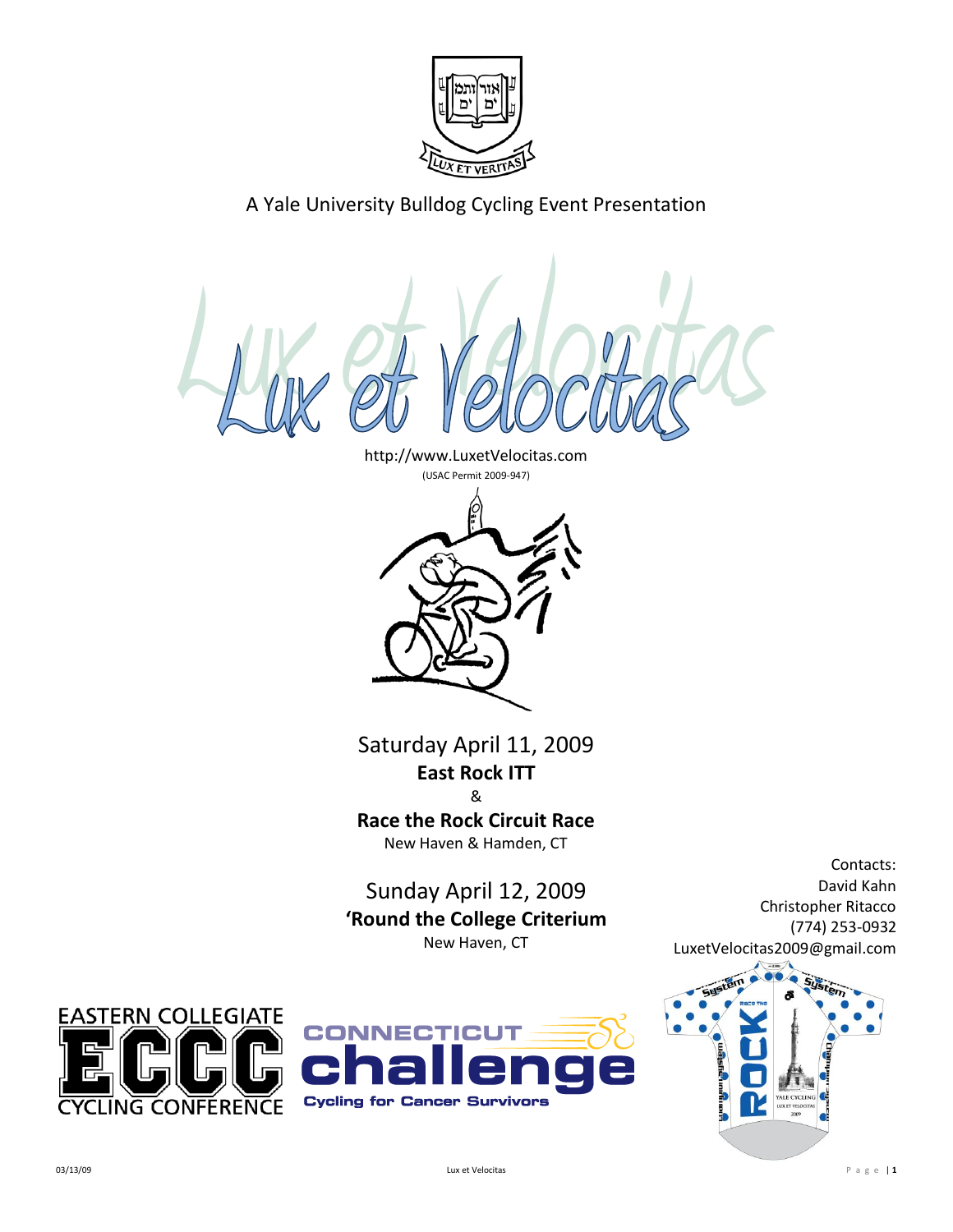**East Rock ITT Saturday April 11, 2009** East Rock Park, New Haven, CT 4 Mile Time Trial \$10 Collegiate Entry \$25 Non-Collegiate Entry Fee *Points Awarded [http://itt.luxetvelocitas.com](http://itt.luxetvelocitas.com/)*

*Race Information* Everything you need to know to survive the weekend. **Race the Rock Circuit Race Saturday April 11, 2009** East Rock Park, New Haven, CT 3.2 Mile Circuit with Finish Climb to top of East Rock \$14 Collegiate Entry *Points Awarded [http://circuit.luxetvelocitas.com](http://circuit.luxetvelocitas.com/)*

# **'Round the College Criterium Sunday April 12, 2009**

East Rock Park, New Haven, CT \$14 Collegiate Entry \$25 Entry Cat5/Open, 3/4 Races *Points for collegiate races, prizes for USCF races. [http://crit.luxetvelocitas.com](http://crit.luxetvelocitas.com/)*

All collegiate events open to registered full time students in good standing with the ECCC and USA Cycling. Riders in all events must have valid USA Cycling License; or have purchased a 1 Day USA Cycling License (\$10 per day, you need not pay for 2 Days if you only race one day). Annual USA Cycling Membership applications will be available. USA Cycling License MUST be presented at check-in or a one day application will be required.

# **IMPORTANT NOTE**

An additional USAC waiver will be required for all participants including collegiate racers in this event. Each racer must have filed this waiver at check in or they will not be allowed to start their race. This is in addition to the form in the PEP packet. Forms will be available at the ECCC website a head of time and day of at registration.



Pre-Registration on-line: [http://reg.luxetvelocitas.com](http://reg.luxetvelocitas.com/)

Register on-line by Noon on **4/10/09** to avoid \$5 per rider late fee.

**Mail in registrations will NOT be accepted after Wednesday April 8, 2009, any mail in registrations received after this deadline will be subject to the "day of" late fee.** Please include along with your payment a spreadsheet that details each racer's name, sex, category, and **USCF license number**. This spreadsheet must also be emailed LuxetVelocitas2009@gmail.com. Make checks payable to "Lux et Velocitas". (DO NOT write Yale anywhere on your payment check.) A \$5 late fee will be charged per rider if the required information and payment is not received via email and postal mail by Wednesday **April 8th, 2009**.

Mail in registrations should be directed to: "Lux et Velocitas" c/o Christopher Ritacco 256 Edwards St. to: Apt. #8 New Haven, CT 06511

Staging and registration for all the weekend's events are at Wilbur Cross High School, [181 Mitchell Dr,](http://maps.google.com/maps?f=q&source=s_q&hl=en&geocode=&q=wilbur+cross+high+school,+new+haven,+ct&sll=37.0625,-95.677068&sspn=27.919765,57.392578&ie=UTF8&ll=41.340731,-72.908535&spn=0.051553,0.112095&z=13&iwloc=A) New Haven, CT. Bathroom and shower facilities will be available in the high school's locker room.

## *Check In*

Registration tent opens 1 Hour before the start of the first scheduled race and ends 15 minutes before each race. All riders must check in for the weekend before the start of their first race.

Professional Results and Finish Camera are provided by [Velocity Results.](http://www.velocityresults.net/)

## *Awards*

Points will be awarded in collegiate events per the ECCC rule book.

The USCF criterium races will have cash prizes for top finishers.

A "King of the Mountain" Jersey will be awarded to a collegiate rider in each category with the lowest combined finishing time of the ITT and Circuit Race (Men's A, B, C1, C2, D1, D2 & Intro and Womens A, B, & Intro). 4 "King of the Mountain" jerseys will be awarded to the top finishers of the ITT by non-collegiate riders; Top Men's/Women's Finisher and top Junior Girl and Boy. KOM Jersey's courtesy of Champion System.

All non-introductory criterium winners will be given small merchandise from [www.RoadID.com,](http://www.roadid.com/) courtesy of RoadID. Easter themed prime prizes will be awarded to all categories.<br> $0.3/13/09$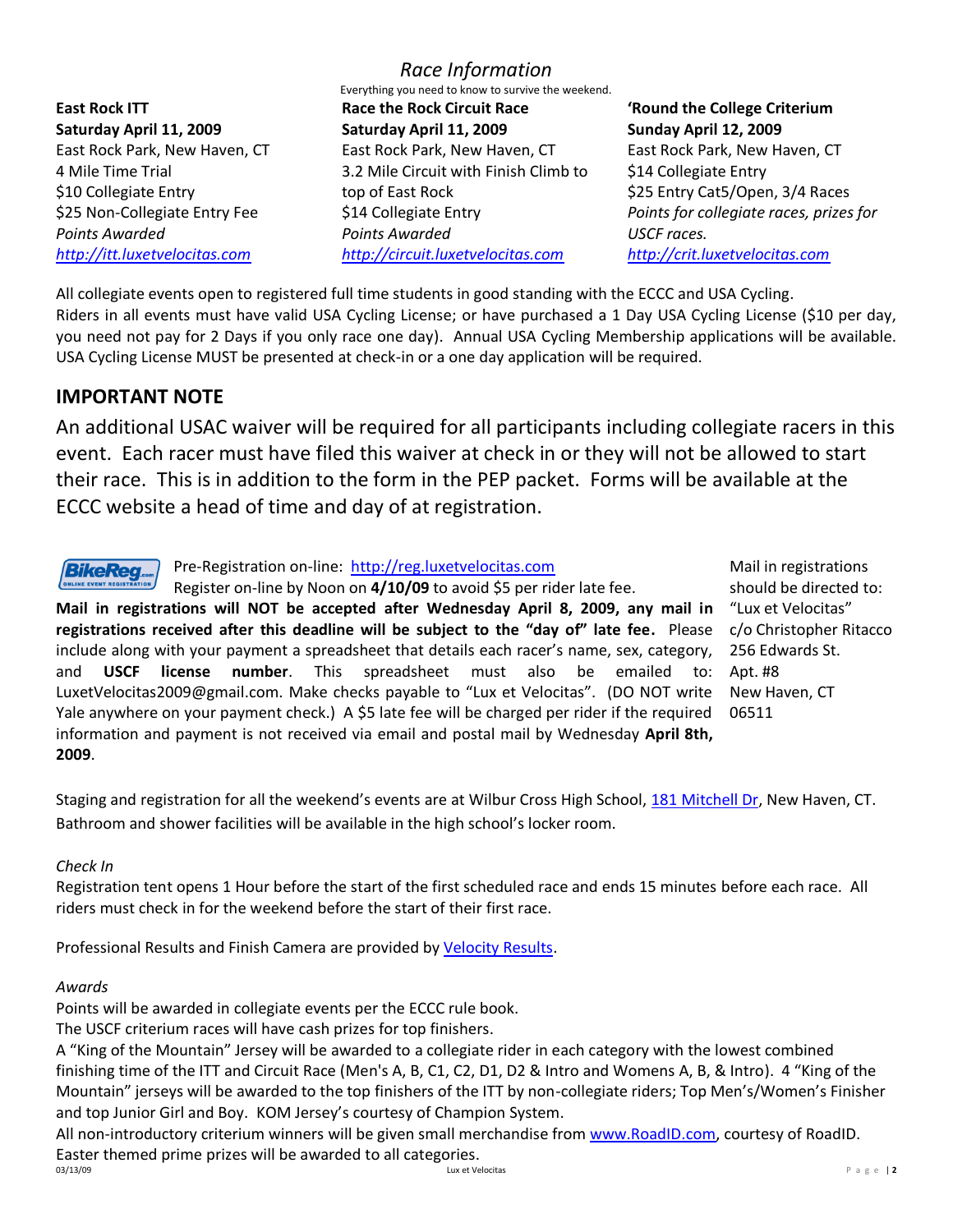## **ATTENTION COLLEGIATE IVY LEAGUE RACERS!!**

*Yale Club Sports* is sponsoring the Eli Spring Cycling Championship with the top three overall weekend scoring Ivy League Teams receiving a trophy to take home for Ivy League bragging rights.

## *Safety*

EMTs and Ambulatory coverage will be on site for the duration of the event. Hospitals have been notified of the event and are located within 2 miles of each course. Police coverage as well as the placement of marshals along the course has been arranged to maximize traffic security and rider safety.

## *Race Hotels*

Room Blocks with reduced rates have been made at the following hotels:

| <b>Quality Inn, East Haven, CT</b>                                            | Clarion, Hamden, CT                                                           | Hampton Inn <sup>*</sup> , Milford, CT                                             | Courtyard, Wallingford, CT                                      |
|-------------------------------------------------------------------------------|-------------------------------------------------------------------------------|------------------------------------------------------------------------------------|-----------------------------------------------------------------|
| \$79.95/Night Room Block                                                      | \$99/Night Room Block                                                         | 129 Plains Rd                                                                      | \$89/Night                                                      |
| 30 Frontage Road                                                              | 2260 Whitney Ave                                                              | Milford, CT 06461                                                                  | When Calling Refer to:                                          |
| East Haven, CT 06512                                                          | Hamden, CT 06518                                                              | (203) 874-4400                                                                     | Yale Cycling Club room block, rate<br>good until March 20, 2009 |
| (203) 469-5321<br>Directions to Wilbur Cross<br>High School, 181 Mitchell Dr, | (203) 288-3831<br>Directions to Wilbur Cross<br>High School, 181 Mitchell Dr, | Directions to Wilbur Cross<br>High School, 181 Mitchell Dr,<br>New Haven, CT 06511 | 600 Northrop Road<br>Wallingford, CT 06492<br>(203) 284-9400    |
| New Haven, CT 06511<br>$4.7 \text{ mi} -$ about 9 mins                        | New Haven, CT 06511<br>$4.3 \text{ mi}$ – about 10 mins                       | 13.1 $\text{mi}$ – about 17 mins<br>1. Head north toward I-95 N                    | Directions to Wilbur Cross                                      |
| Head southeast on Frontage                                                    | 1. Head south on Whitney Ave                                                  | 2. Merge onto I-95 N                                                               | High School, 181 Mitchell Dr,                                   |
| Rd/US-1 toward Cherry St                                                      | 2. Turn left at Cold Spring St                                                | 3. Continue on $I-91$ N (signs for<br>Hartford/I-91 N)                             | New Haven, CT 06511<br>15.5 $\text{mi}$ – about 18 mins         |
| 2. Turn left at N Frontage<br>$Rd/US-1$                                       | Continue on Mitchell Dr<br>Destination will be on the left                    | 4. Take exit 6 Willow St                                                           | Head west on CT-68 toward<br>Leigus Rd                          |
| Take the ramp on the <b>left</b> onto<br>$I-95S$                              |                                                                               | 5. Turn right onto Willow St<br>Turn right at Mitchell Dr                          | 2. Make a U-turn at Leigus Rd                                   |
| Take exit 48 to merge onto I-                                                 |                                                                               | 6.<br>Destination will be on the right                                             | Turn right to merge onto I-91 S<br>toward New Haven             |
| 91 N toward Hartford                                                          |                                                                               |                                                                                    | 4. Take exit 6 for Willow St                                    |
| 5. Take exit 6 Willow Street<br>(Left Exit)                                   |                                                                               | *USA Cycling Official                                                              | 5. Turn right at Willow St                                      |
| 6. Turn Right onto at Willow St                                               |                                                                               | Sponsor room rate is<br>currently \$71.10 when                                     | Turn right at Mitchell Dr<br>Destination will be on the right   |
| Turn right at Mitchell Dr<br>7. Destination will be on the<br>right           |                                                                               | booked through:<br>www.hamptonlovescycling.com                                     |                                                                 |
|                                                                               |                                                                               | Never underestimate the                                                            |                                                                 |
|                                                                               |                                                                               | power of the HOT Hampton                                                           |                                                                 |
|                                                                               |                                                                               | Inn Breakfast!!                                                                    |                                                                 |



Neutral Mechanical Support for all races will be provided by The Devil's Gear Bike Shop. The DG will be in the pit for all races over the weekend to provide mechanical neutral support for racers.

There will be a follow vehicle in each circuit that keeps with the leading pack that will be a wheels in / wheels out support vehicle.

The criterium will have wheels in / wheels out pit at the start line.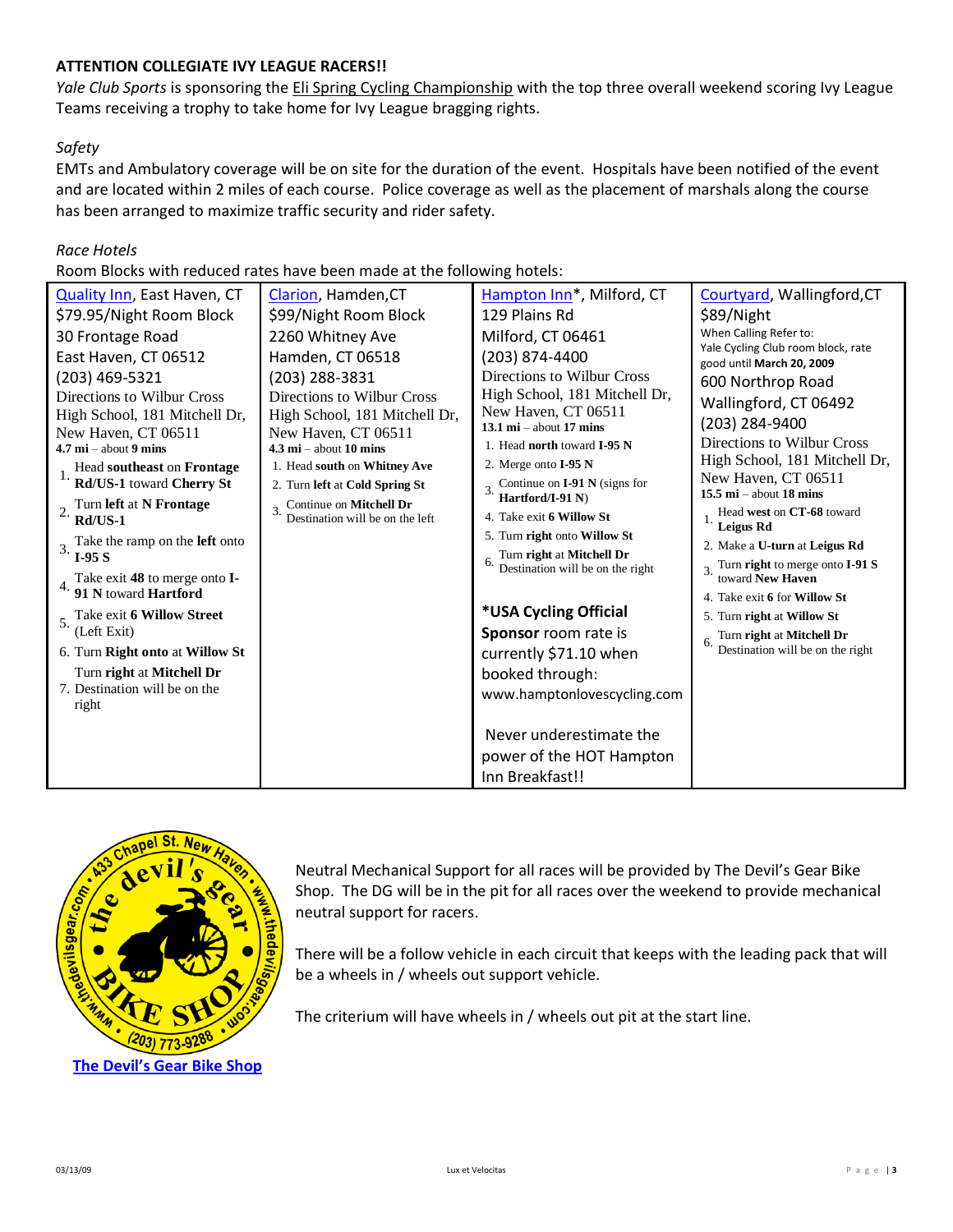

### Connecticut Challenge Mission Statement

The Connecticut Challenge salutes cancer patients and survivors and we want to bring vital support to the millions of un-served survivors trying to take control of their battle against the disease and the long-term side effects of treatments. We will investigate the long-term effects of cancer and cancer treatments on survivors and provide credible information and comprehensive resources that empower cancer survivors to lead healthier, happier and longer lives

*"To me, survivorship means being proud of the fact that I battled a disease and won, empowering myself to make choices and decisions that will guarantee a better life for my remaining days."* -Quote from cancer survivor, CT Challenge Survey of Cancer Survivors, 2008<sup>1</sup>

#### **Why Cancer Survivorship?**

Since the advent of radiation and chemotherapies in the early and mid-20th century, the focus of cancer care, rightfully, has been on survival of the patient. Only within the last decade, concurrent with improving survival rates, have the long-term health effects on survivors from these harsh treatments become widely apparent. That means the unique health needs of at least an entire generation of cancer survivors has been largely ignored. Today, the number of survivors in the U.S. is approaching 12 million - an estimated 120,000 in Connecticut alone - populations that need and deserve special attention. The Connecticut Challenge was founded by a cancer survivor who benefited from a visit to a survivorship clinic in Boston. He returned home inspired and determined to create innovative resources for survivors right here in Connecticut.

#### **Incidence of Cancer\*:**

- More than 1.3 million people in the U.S. will be diagnosed with cancer this year
- 50 Connecticut residents will be diagnosed with cancer every day
- Connecticut ranks 15th highest of the 50 states in incidence of cancer
- 1 in 3 people will be diagnosed with cancer in their lifetime
- 75% of families will care for a family member with cancer

#### **But survival rates are increasing\*:**

- 65% o f adults and 78% of children diagnosed this year will be surviving in 2013.
- Today, there are 10 million cancer survivors in the U.S., 100,000 in Connecticut alone.

\*Source of all data: American Cancer Society, 2007

## **Conclusion:**

 $\overline{a}$ 

*Effective cancer research is creating more and more cancer survivors. The Connecticut Challenge endeavors to help this growing population.* 

The Yale University Cycling Team supports the CT Challenge and its mission. The races of the ECCC rely heavily on support from the surrounding community. As participants we take a lot away from the opportunity to race in amazing locations such as New Haven. Yale Cycling in an effort to recognize the community support is collecting donations for the CT Challenge. The first 100 donations of at least \$15 will receive as a Thank You, a CT Challenge/Lux et Velocitas pair of cycling socks. Yale Cycling thanks [Champion System](http://www.champ-sys.com/) for their aid in providing this Thank You to those who contribute.

## **CT Challenge Thank You Sock Design**



Provided in part by: Champion System

<sup>03/13/09</sup> Lux et Velocitas P a g e | **4**  $^1$  All information on this page is parsed from: http://www.ctchallenge.org/index\_sub.php?did=15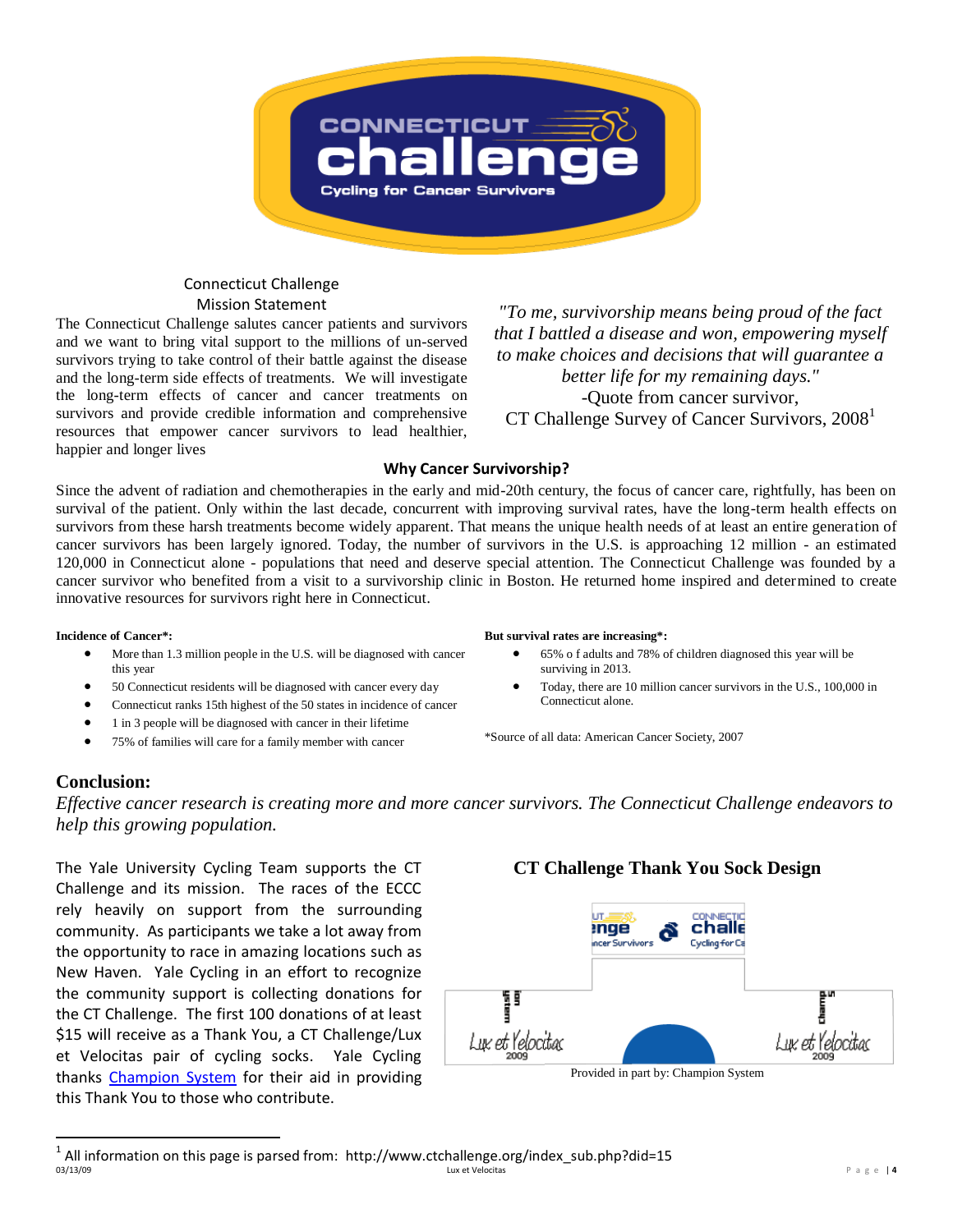# **[East Rock ITT](http://itt.luxetvelocitas.com/)<sup>2</sup> Saturday April 11, 2009**



A challenging ITT containing over 500ft of climbing over 4 miles and includes grades of over 15%. The course starts with a half mile 200ft climb leading into a mild reprieve before attacking the steepest grades as you ascend to the top of East Rock Park. Once at the top you'll be greeted by the [Soldiers and Sailors Monument](http://en.wikipedia.org/wiki/Soldiers_and_Sailors_Monument_%28New_Haven%29) and a breathtaking view of the City of New Haven and Long Island Sound; including a perfect view of the staging and start line as you stand 350 feet directly above it.

| <b>Start Time</b>         | Category                                  | <b>Entry Fee</b> | Length    |
|---------------------------|-------------------------------------------|------------------|-----------|
| 7:30 AM                   | Men's D                                   | \$10             | 4.3 Miles |
| to follow                 | Women's B                                 | \$10             | 4.3 Miles |
| to follow                 | Intro Men                                 | \$10             | 4.3 Miles |
| to follow                 | Intro Women                               | \$10             | 4.3 Miles |
| (Slight Gap)<br>to follow | Men's A                                   | \$10             | 4.3 Miles |
| to follow                 | Men's B                                   | \$10             | 4.3 Miles |
| to follow                 | Men's C                                   | \$10             | 4.3 Miles |
| to follow                 | Women's A                                 | \$10             | 4.3 Miles |
| to follow                 | USCF/OPEN<br>(limited to 50 participants) | \$25             | 4.3 Miles |



\*Riders will start at 20 second intervals. First rider leaves the start at 7:30 AM.\* \*UCI MASS START LEGAL EQUIPEMNT ONLY IN COLLEGIATE CATEGORIES\*

# **King of the Mountain**

## [Champion System](http://www.champ-sys.com/) is sponsoring the "**King of the Mountain**". A collegiate rider in every category with the lowest



combined finishing time in the ITT and the Circuit Race will be awarded a "King of the Mountain" jersey. Collegiate jerseys will be awarded the following day at the criterium. Non-collegiate racers will be receiving their jersey immediately following the ITT. Four non-collegiate jerseys will be awarded, to the Top Male and Female and to the Top Junior Boy and Girl.







03/13/09 Lux et Velocitas P a g e | **5**  $\overline{a}$ 2 http://www.mapmyride.com/ride/united-states/ct/new-haven/577958813640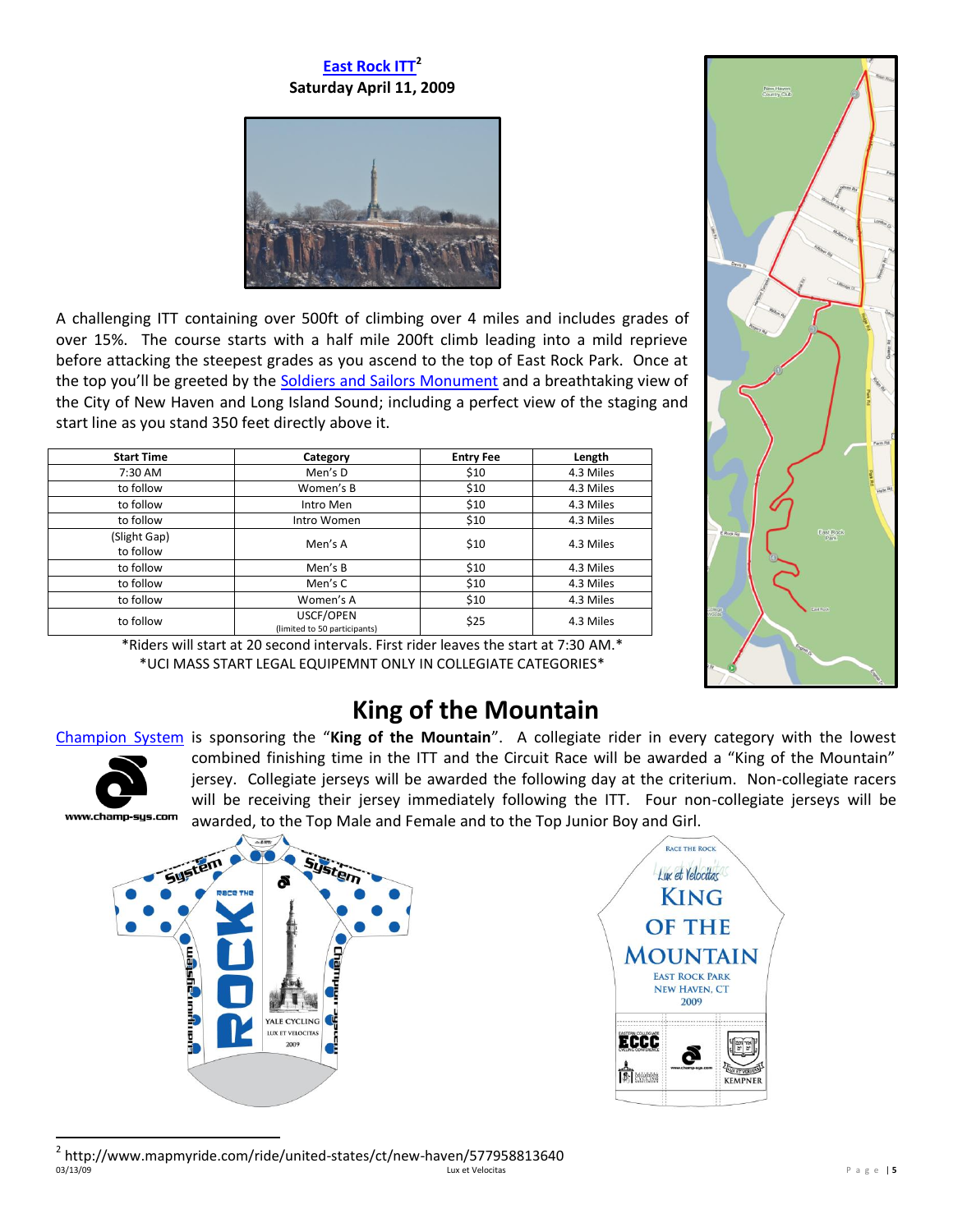## **Race the Rock Circuit Race<sup>3</sup> [Saturday April 11, 2009](http://circuit.luxetvelocitas.com/)**

After churning your legs on the mornings ITT get ready to hit The Rock again in a 3.2 mile circuit around the base of East Rock. This gives you an opportunity to catch a glimpse of the East Rock Cliffs as well as views of the Whitney Reservoir. At 250 ft of climbing and plenty of 10% grades per lap you will be warm and ready for the hill climb finish of the East Rock ITT.

| <b>Scheduled Start Time</b>           | Category                            | <b>Entry Fee</b> | Race Length                                   |
|---------------------------------------|-------------------------------------|------------------|-----------------------------------------------|
| 10:30 AM                              | Men's D1 & D2<br>(concurrent)       | \$14             | 30 Minutes                                    |
| 11:00 AM                              | Intro to Racing M/W<br>(concurrent) | \$14             | 30 Minutes<br>(includes instructional period) |
| 11:30 AM                              | Men's C1 & C2<br>(concurrent)       | \$14             | 45 Minutes                                    |
| 12:15 PM                              | Women's B                           | \$14             | 45 Minutes                                    |
| 12:15 PM<br>Concurrent with Women's B | Women's A                           | \$14             | 60 Minutes                                    |
| $1:15$ PM                             | Men's B                             | \$14             | 90 Minutes                                    |
| 2:45 PM                               | Men's A                             | \$14             | 120 Minutes                                   |

This course will run in a counter clockwise fashion and on the final lap of the race, racers will divert off course to do a mass finish up the East Rock Park finishing climb that was done earlier in the day for the ITT. The turn for the finish climb is labeled on the map to the right. Racers for the next heat will begin staging once the last field of the current race has crossed the start line for the final time. Riders are cautioned that all roads outside the East Rock Park roads will open to traffic. The Yellow Line Rule will be in effect for all open roads. On Whitney Avenue the field will have the right most lane of the two northbound lanes closed, please do your best to keep as right possible for safety reasons. Riders who are no longer with the field are subject to ALL traffic laws. There will be a pace car and follow car for each race. The follow car is the official's vehicle and will serve as a wheels in/wheels out support vehicle staying with the largest main field.

Spectators and teammates please note that there is a well traveled walking path to the top of East Rock Park and to the parking lot where the finish turn off is, please don't walk on the road ways. You'll see quite a bit of the race from these paths.



<sup>03/13/09</sup> Lux et Velocitas P a g e | **6**  $\overline{a}$  $^3$  http://www.mapmyride.com/ride/united-states/ct/new-haven/403191681756